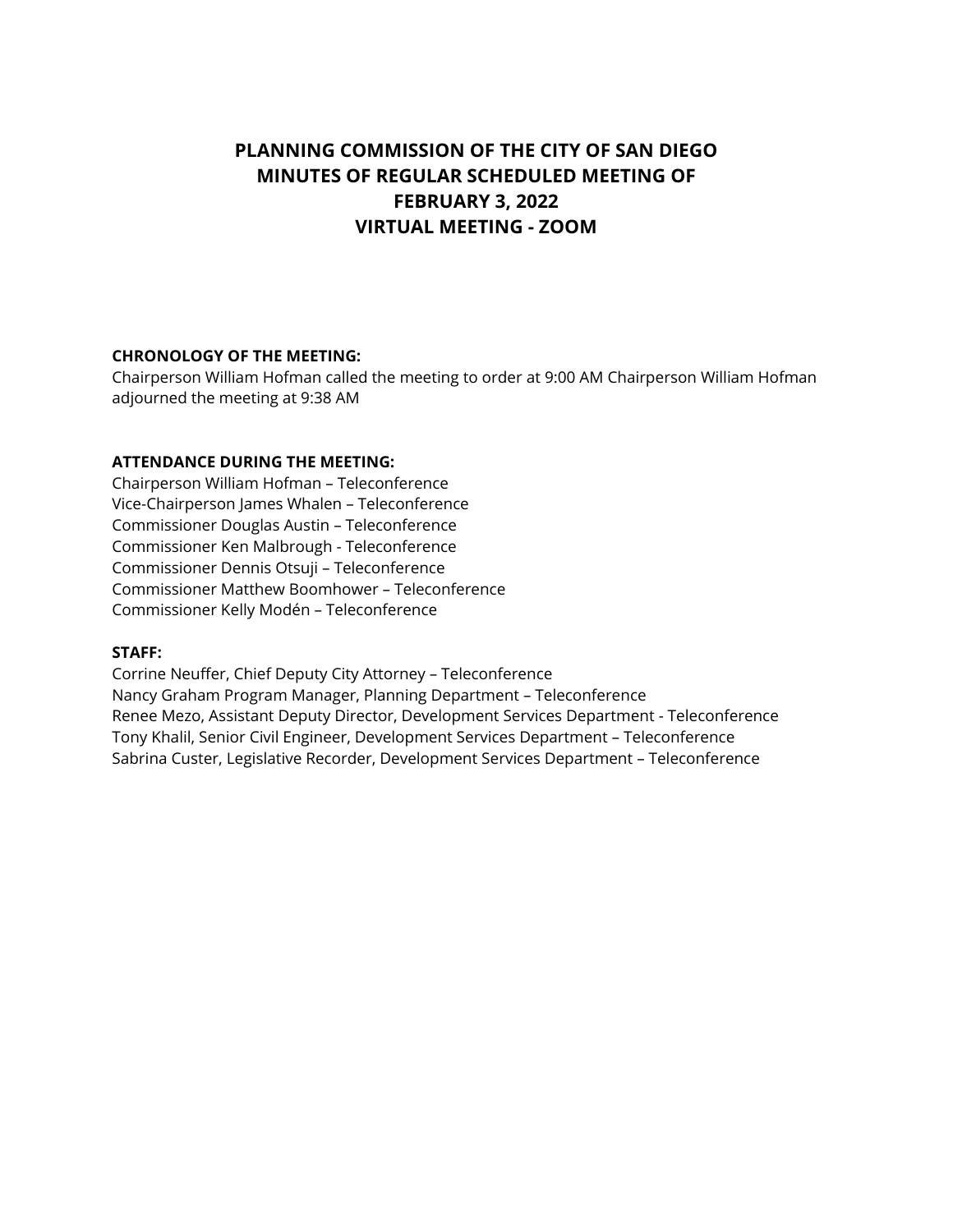## **ANNOUNCEMENTS/NON-AGENDA PUBLIC COMMENT**

Non-Agenda Public Comment: Francine Maxwell spoke on Planning Groups

## **REQUESTS FOR ITEMS TO BE CONTINUED AND/OR WITHDRAWN**

Item # 1 Amendments to Cannabis Outlet Ordinance 141.0504

## **REQUEST FOR ITEMS TO BE PLACED ON CONSENT AGENDA**

None

**APPROVAL OF THE AGENDA**

Approved

# **DIRECTOR'S REPORT**

Renee Mezo, Development Services Department announced that Will Zounes, Project Management section of Development Services is retiring after 32 years with the City.

Nancy Graham, Planning Department stated that the Housing Action Plan will be heard at City Council on February 8, 2022

**COMMISSION COMMENT**

None

## **AGENDA ITEMS**

## **ITEM–1 This item was** *continued from December 9, 2021*

**AMENDMENTS TO CANNABIS OUTLET ORDINANCE 141.0504 City Council District:** All **Plan Area**: Citywide **Staff:** Jacob O'Neil

Speakers on the project: Dawn Kamali, William Perno, Mary Baum, Kathleen Lippett, Francine Maxwell, Peggy Walker, Spencer Strang

## **COMMISSION ACTION:**

MOTION BY COMMISSIONER BOOMHOWER TO:

• APPROVE STAFF REQUEST TO BE CONTINUED TO DATE CERTAIN MARCH 24, 2022. Second by Vice-Chairperson Whalen. The motion passed by a vote of 7-0-0 with Commissioners Hofman, Otsuji, Austin, Modén, Malbrough, Boomhower and Whalen yea.

# **ITEM–2 2021 STANDARDIZED REPORT OF CITY BOARDS AND COMMISSIONS -**

## **PLANNING COMMISSION**

**Staff:** Renee Mezo

Speakers on the project: William Perno

## **COMMISSION ACTION:**

MOTION BY VICE-CHAIRPERSON WHALEN TO: